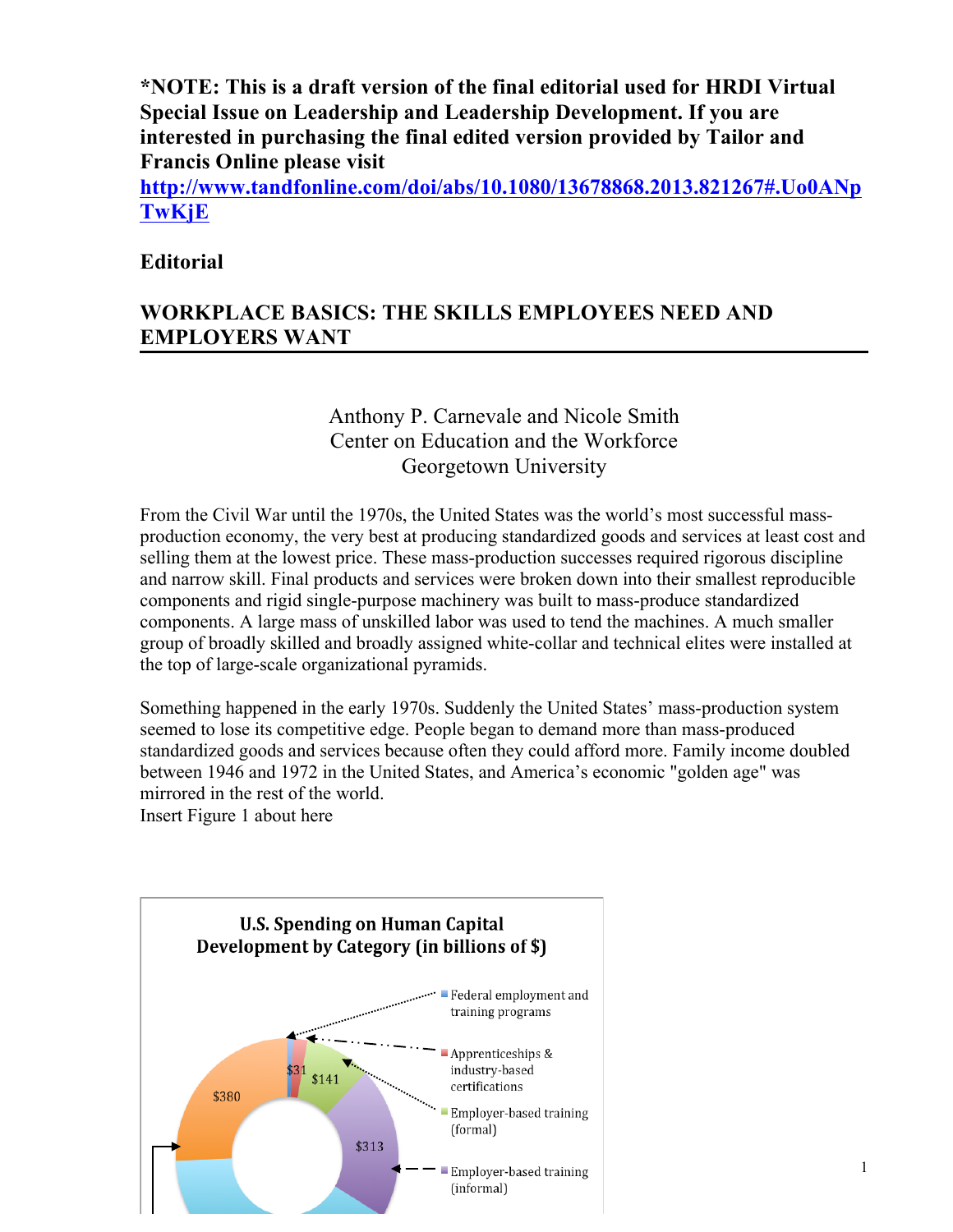

**Fig. 1 The U.S. Human Capital Development System.**

Today, the United States spends roughly \$1.5 trillion (11% of GDP) on human capital or skills development each year. Elementary and secondary education, which primarily focuses on developing basic skills, represents the largest share of human capital development spending at \$608 billion (41% of spending) (Cornman, 2013). Employer-based training is a crucial element of America's human capital development system. Together, formal and informal training by employers represent \$454 billion (30% of spending): \$313 billion on informal training and \$141 billion on formal training (Carnevale et al., Sept. 2012). By comparison, the U.S. spends \$380 billion on higher education, which largely consists of formal education programs at colleges and universities, and other postsecondary institutions (Snyder and Dillow, 2012).

### **New Market Forces Create Demand for New Skills**

As the world got richer the value of standardized commodities declined, competition shifted to new kinds of value added. The increasing competition and the demand for new kinds of value added have created more intense and complex competitive requirements. The traditional competition based on the ability to mass produce standardized goods and services and sell them at low cost has been gradually displaced by a competition based on a diverse mix of requirements and new kinds of value added, including:

**Productive Investment:** The old-time religion of cost reduction does not work in the knowledge economy because it tends to reduce investments in skilled employees, information-based technologies, and flexible organizational formats necessary to meet new performance standards. In the knowledge economy, productivity is pursued through productive investments in the synergies between technology and skill that lead to institutions that are sufficiently robust to compete in modern markets.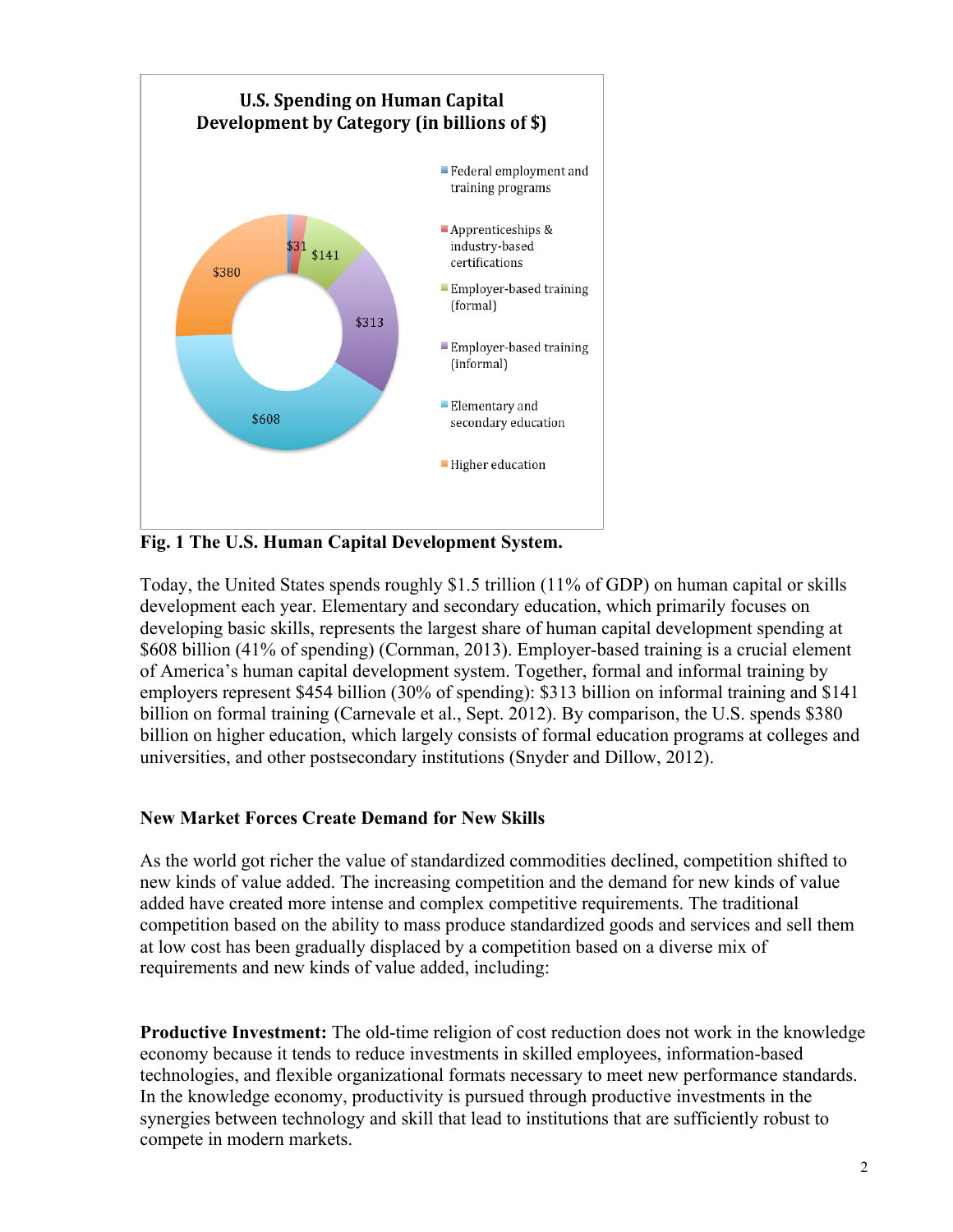**Quality:** No longer insulated from serious global competition, quality is a primary component of competitive production. Quality requires lots of new skills up and down the line ranging form technical competency to the ability to take responsibility for the final product or service irrespective of your job description.

#### **Figure 2. New Competitive Standards.**

Insert Figure … about here

**Variety:** As competition has intensified, plain vanilla is no longer good enough. To satisfy the growing diversity of demand in both domestic and global markets, the once standardized offerings of mass production have given way to an explosion of choices. The ability to produce variety requires workers with the creativity and problem-solving skills necessary to provide more than one size fits all products or services.

**Customization:** Standardization has been superseded by customized goods and services. Customization, like variety, requires the ability to be able to problem solve and empathize with customer wants and needs.

**Convenience:** Busy people crave convenience. Convenience requires workers who can empathize with customer needs and use interpersonal skills, communications and listening skills necessary for good old-fashioned customer service.

**Consistency:** Meeting performance standards some of the time is not enough. Workers require dependability and commitment in order to meet efficiency, quality, variety, customization, convenience, speed, innovation and social responsibility standards al the time.

**Speed and Continuous Innovation:** There are a variety of benchmarks for improvements in speed or cycle time. The first is generating a new idea ahead of the competition. But getting ideas first is not enough. The organizational achievements come by getting new ideas off the drawing board and into the hands of the customers. Improving products or services incrementally and continuously to stay ahead of the competition also is critical.

**Social Responsibility:** As consumers are given more and more goods and services to choose from, the values associated with a particular brand can make a competitive difference. Consumers who become wealthier and have more choices tend to want to satisfy more than their material needs. Customers want products and services from organizations that, at least, do not violate their values and, at most, represent their values.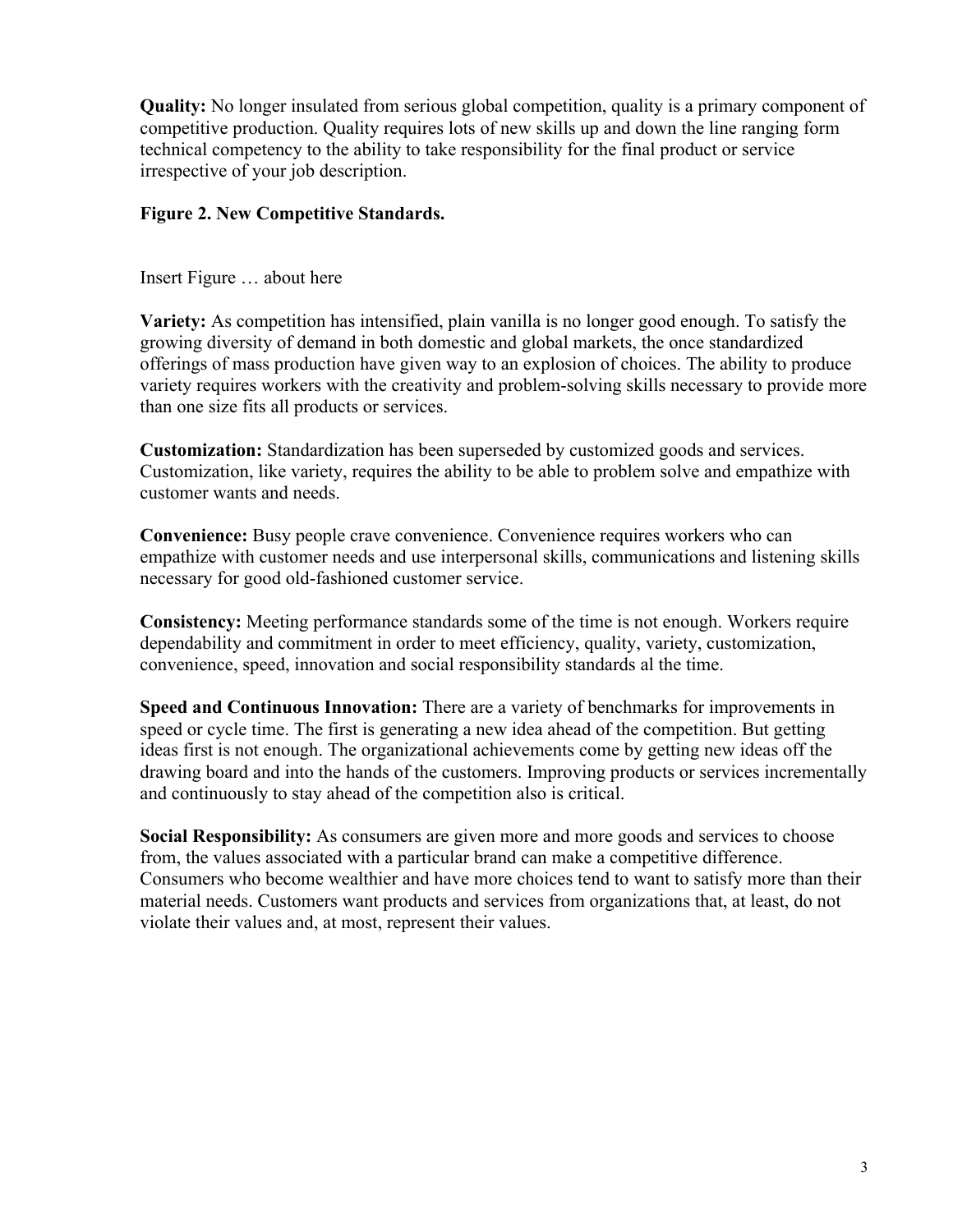# **The Skills and Abilities Employers Want**

Fundamental changes in skill requirements in the American economic system have been due to the shift from the industrial era to the postindustrial era of the knowledge economy. The new knowledge economy that has emerged has replaced the rote skills of the assembly lines of yesteryear with flexible technologies and "high-performance work systems" that rely on more skilled and autonomous workers. In an era of flexible production and service delivery systems and more rapid economic change, workers not only need better technical preparation, they also need sufficiently robust skills to adapt to changing requirements on the job.

Insert Figure 3 about here

#### **Figure 3. Skills and Abilities in the Knowledge Economy.**

As the structure of the U.S. economy has shifted from an industrial economy to a postindustrial service economy, new skill requirements have emerged. In general the demand for specific academic and vocational skills has been augmented with a growing need for general skills—including learning, reasoning, communicating, general problem-solving skills, and behavioral skills.

New postindustrial jobs in industries like business services, education, health care, and office service jobs require higher levels of interpersonal and problem-solving skills because the work entails higher levels of human interaction and personalized responses to people's wants and needs. These same behavioral skills are required in high-technology and manufacturing jobs as well, because the technology itself takes on more of the rote, manual processing tasks, allowing employees to spend more time interacting with each other in order to exploit the new flexible technologies in order to provide cutting edge value added such as quality, variety, customization, convenience, speed, and innovation.

### **Basic Skills: Reading, Writing, and Mathematics**

Most employers today cannot compete successfully without a workforce that can use solid academic skills in applied settings. Increased interaction with sophisticated computerized machinery requires good technical reading skills, and writing is frequently the first step in communicating with customers, documenting competitive transactions, or successfully moving new ideas into the workplace.

Employers need workers who have mastered reading processes that allow them to locate information and use higher-level thinking strategies to solve problems. Similarly, writing on the job often requires analysis, conceptualization, syntheses and distillation of information, and clear articulation of points and proposals. In a work environment, mathematic skills need to be contextual and rooted in problem identification, reasoning, estimation, and problem solving.

### **Foundation Skills: Knowing How to Learn**

Learning is now a fact of life if workers are going to keep up with the blur of change in modern workplaces. Workers who have "learned how to learn" can achieve competency in other required workplace skills, but for those who have not, learning is not as rapid, nor as efficient or comprehensive.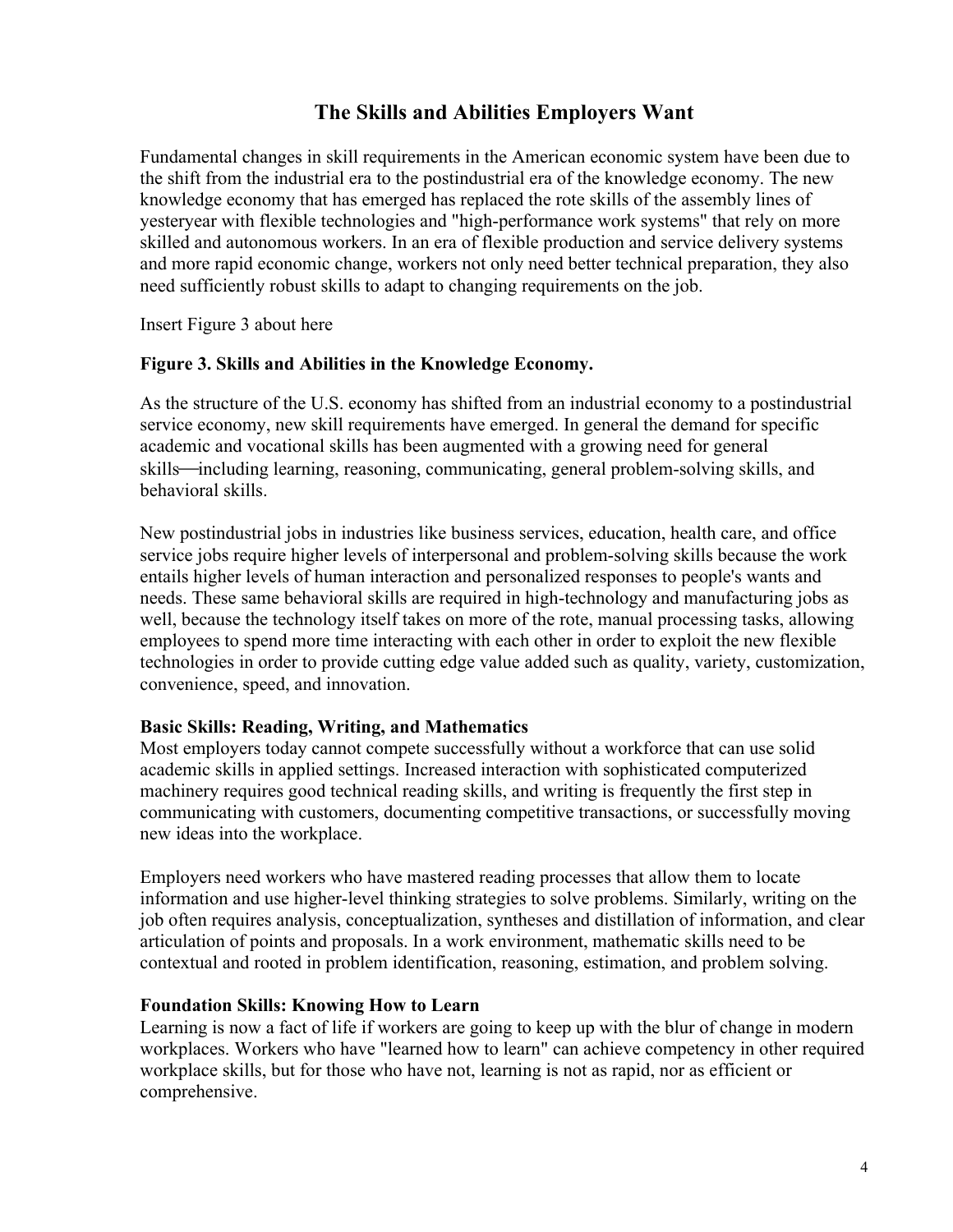### **Communication Skills: Listening and Oral Communication**

Communication is central to the smooth operation of all work environments. Workers spend most of their days in some form of communication. They communicate with each other about procedures and problems, and they also relay and receive information to and from customers. Effective oral communication also requires that workers have sufficient self-awareness to understand how they are perceived and what they hear. It is important for workers to understand and value communication approaches that are different in style from their own, as well as adjust their style when in communication with someone who has a style that is different from their own. Listening skills also affect the efficient transmission and receipt of information in the workplace. Communication skills are at the heart of getting and keeping customers and gathering product feedback, as well as for participating in work teams and resolving conflicts on the job.

### **Adaptability: Problem Solving and Creative Thinking**

An institutions' ability to achieve its strategic objectives often depends on how quickly and effectively it can transcend barriers to improved productivity and competitiveness. These pressures put problem solving and creative thinking at a premium—at all levels of an organization. Problem solving includes the ability to recognize and define problems, invent and implement solutions, and track and evaluate results. Cognitive skills, group interaction skills, and problem-processing skills are all crucial to successful problem solving. New approaches to problem solving, organizational design, or product development all spring from the individual capacity for creative thinking.

#### **Group Effectiveness: Interpersonal Skills, Negotiation, and Teamwork**

Interpersonal, negotiation, and teamwork skills are basic tools for achieving the flexibility and adaptability that America's workforce must have to remain competitive. The use of workplace teams to meet complex sets of standards is now commonplace in many American businesses. Change strategies also are dependent upon the ability of employees to pull together and refocus on the new common goal.

This pooling of resources, however, frequently requires team members to have an array of skills that individual or routine jobs do not demand. Quality teamwork results when team members know how to recognize and cope with various and unique personalities and when each has a sense of the cultures and approaches that other team members represent. Interpersonal and negotiation skills are the cornerstones of successful teamwork. Unresolved, conflicts can sap productivity and short-circuit strategic plans.

### **Influence: Organizational Effectiveness and Leadership**

Both organizational effectiveness and leadership skills are essential to successful institutions businesses. In order to be effective in an organization, workers need a sense of the cultural workings of the organization and how their actions affect organizational and strategic objectives. At the same time, organization effectiveness requires that workers understand what organizations are, why they exist, and how to navigate the social waters of varying types of organizations.

At its most basic level, leadership means that a person can influence others to act in a certain way. Organizational skills are the building blocks for leadership. Unaccompanied by them, leadership skills can be misplaced and even counterproductive. Every person may need, at times, to lead or influence a work group or provide a vision of what the organization as a whole requires.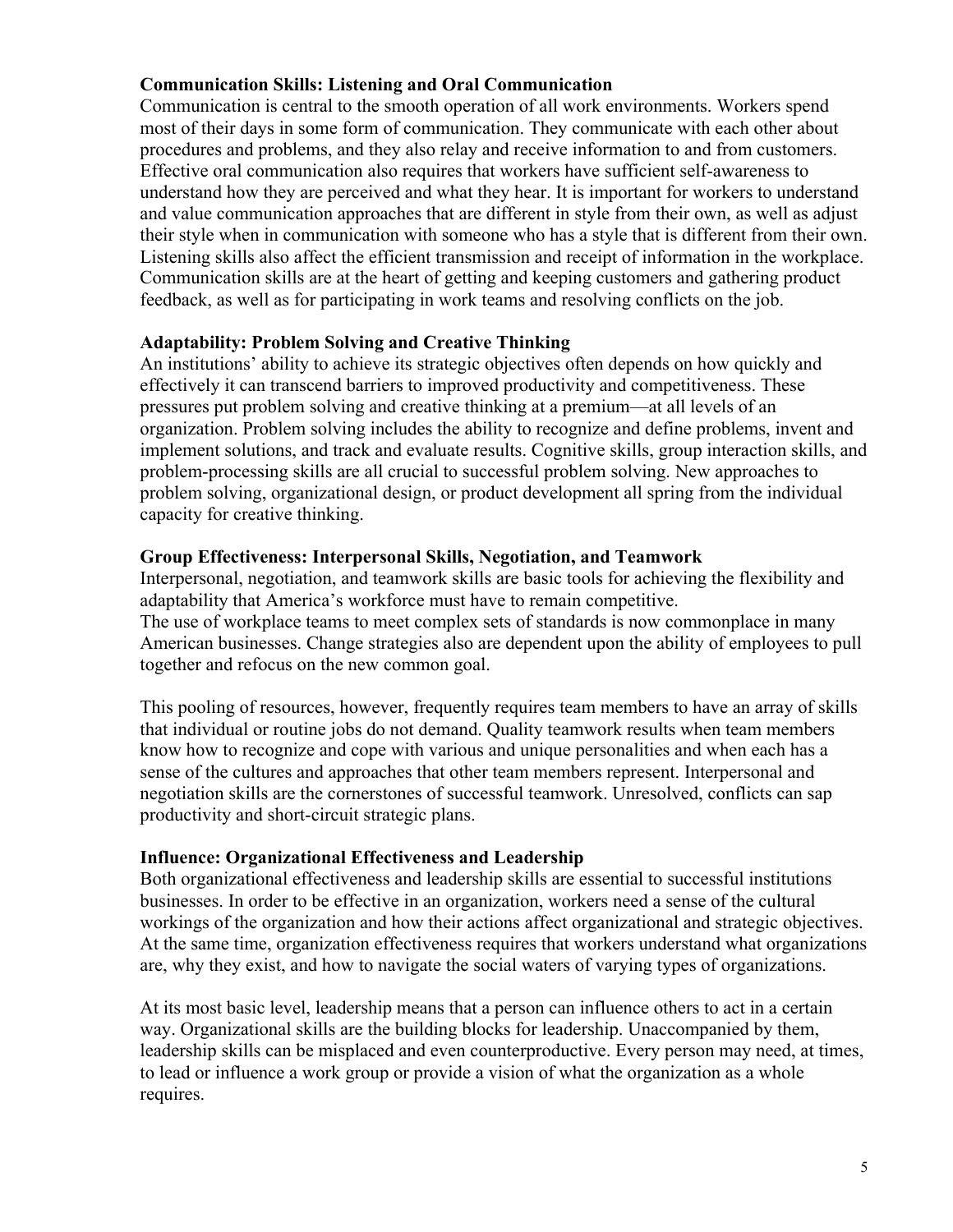### **Personal Management: Self-Esteem and Motivation/Goal Setting**

In the past, employers viewed workers with solid occupational-specific skills as sufficient for success on the job. But as workers are increasingly called upon to make decisions at the point of production or point of sale and display good interpersonal skills when working in teams or with customers, the confidence that engenders success in these areas springs from a positive sense of self-worth or self-esteem.

Self-esteem is at the core of many other skills required on the job. Workers with a healthy selfesteem are able to recognize their current skills, be aware of their impact on others, and understand their emotional set points and abilities to cope with stress, change, and criticism on the job. They also are able to recognize their own limits and seek new information or assistance to solve problems and construct solutions.

Workplace success also depends on workers who are motivated and able to set and meet reasonable goals. Workers' lack of motivation or goal-setting skills can produce an organizational undercurrent of repeated errors, absenteeism, and quality problems, or it can construct barriers along the path to change. Poor performance can often be lined to deficiencies in self-esteem or motivation.

### **Resilience: Cognitive Style**

The new, fast-paced, and unforgiving global economy results in constant change in skills required for specific jobs. Constant economic and technological change also discourages growth in job tenure and increases the overall rate of job creation and job destruction. The subtlest behavioral asset in managing school, work, and life in the constant flux of modern times is a positive cognitive style.

The notion of "positive cognitive style" is more than self-esteem or the power of positive thinking. Self-esteem and positive thinking are internal attitudes that persist irrespective of external experiences of success or failure. Cognitive styles are the various ways people process information gained from experience—positive cognitive styles encourage success and negative styles encourage failure. Those with a negative cognitive style tend to see failure as a result of causes that are "permanent, pervasive, and personal." They tend to discount successes as temporary, limited in scope, and unrelated to personal merit. People with a negative cognitive style tend to be less successful because they cede control over the choices in their lives to their circumstances, reducing their ability to act and persevere. The available evidence and oldfashioned common sense suggest that the feelings of helplessness that underlie a negative cognitive style are a learned behavior subject to environmental influences (Seligman, 1998). If those subjected to persistent negative feedback in their interactions with the world learn to perceive failures as "persistent, pervasive, and personal," this can lead to "learned helplessness" unless extraordinary compensatory support is provided.

### **Applied Skills: Occupational and Professional Competencies**

At some point, everyone has to put an occupational point on his or her educational pencil. A small share of students begins to receive occupational preparation in high school through vocational programs, career academies, and other applied curricula. In general, with notable exceptions, high school vocational preparation does not provide long lasting earnings advantages. For the most part, these programs survive as an alternative applied pedagogy to meet statewide academic performance standards and as preparation for further postsecondary education.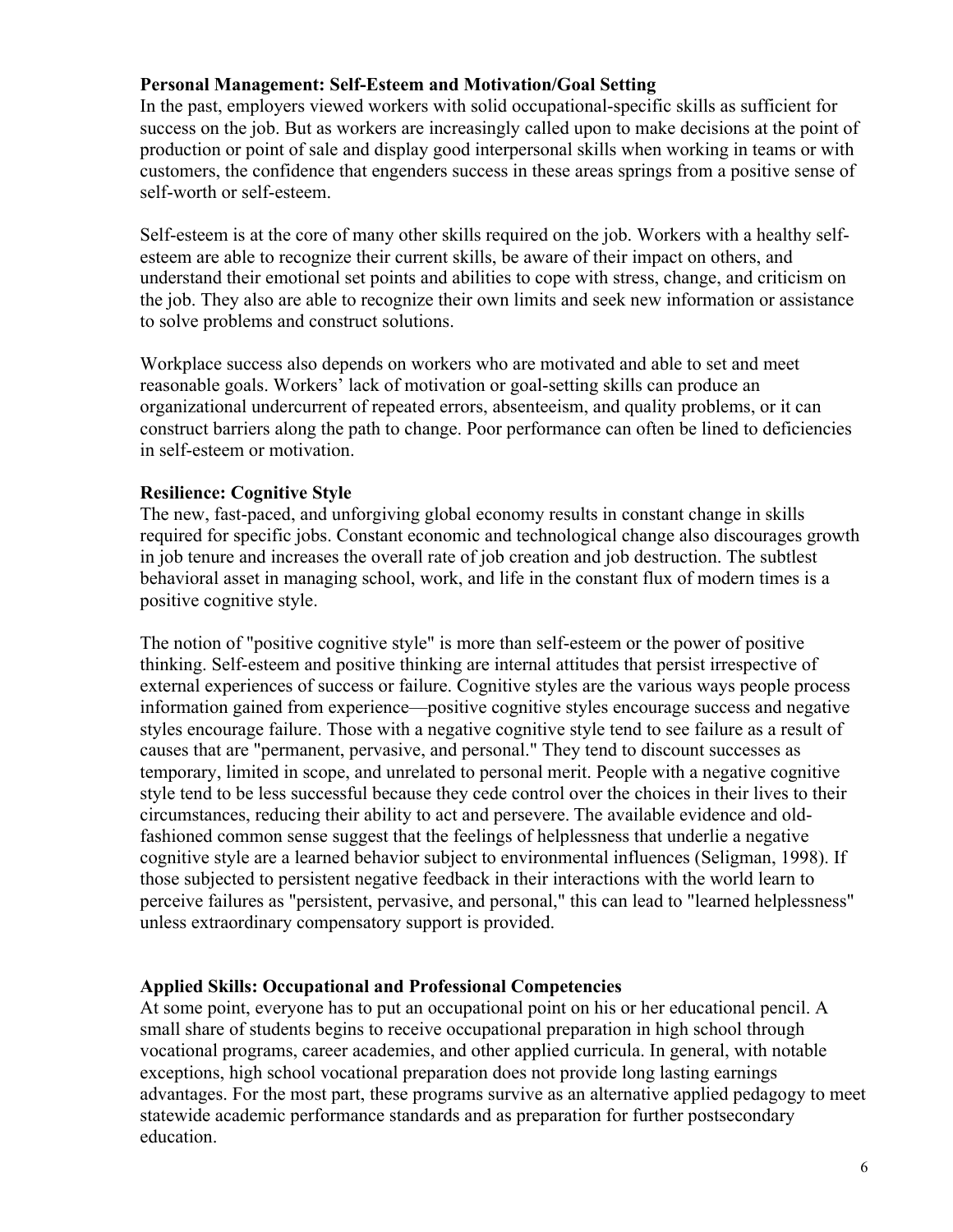Among those who terminate their education with high school, most get job training primarily on the job, although as a general rule those with the most postsecondary education get the most training on the job.

For most high school students, occupational preparation continues or begins with some kind of postsecondary education or training. Smaller shares of elite college graduates continue general education through the BA and then get their occupational or professional education in graduate or professional school. As a general rule, those with the richest mix of educational attainment and occupational or professional education earn the most money.

To some extent, the increase in the demand for both education and occupational credentialing derives from the changing relationships between employers and employees. As change accelerates on the job, employers need better learners and cannot take the time to develop talent from the ground up. Education credentials are increasingly used to signal learning potential. And when relationships between employers and employees become less stable, reliable educational and occupational credentials become more important in matching individual skills to new job requirements.

The increasing reach of economic market competition raises educational hiring standards. As economic markets for goods, services and labor go form local to regional to national to global, skill requirements also escalate from local to national and, ultimately, world-class standards. In addition, in larger geographic market employers are hiring strangers, putting a premium on proven education and occupational degrees and certified experience.

## **21st Century Competencies: Knowledge, Skills, Abilities**

 $21<sup>st</sup>$  century skills are competencies required for the jobs of the future. Having a workforce with  $21<sup>st</sup>$  century skills will be critical if the U.S. wants to remain competitive, attract the right type of industry, and engage the right type of talent in the new knowledge economy.

Using the O\*Net database, we measure the incidence and intensity of core competencies in the economy today.  $1^{\circ}$  O\*Net specifies the full set of occupational competencies required for success in particular occupations and related clusters of similar careers. Operated by the National O\*Net Consortium and funded by the U.S. Department of Labor, the database includes occupational knowledge, skills and abilities, work values, work contexts, and work interests, as well as key performances (tasks and activities).

These competencies are multi-dimensional and the interactions between them are highly correlated. Yet, we have attempted to simplify the concepts by asserting that cognitive ability allows one to acquire knowledge, which is a foundational requirement for skills-acquisition. These terms are defined later.

O\*Net's occupational data are anchored in a tripartite set of cognitive competencies, knowledge, skills and ability.

 $<sup>1</sup>$  The approach to this connection was twofold. First, we determined the extent of the relatedness of occupational</sup> clusters, based on the similarities of the intensity of responses from incumbents in those occupations. Second, we determined the incidence in the national economy, controlling for the size of occupations. Factor analysis was the primary data-reduction tool employed.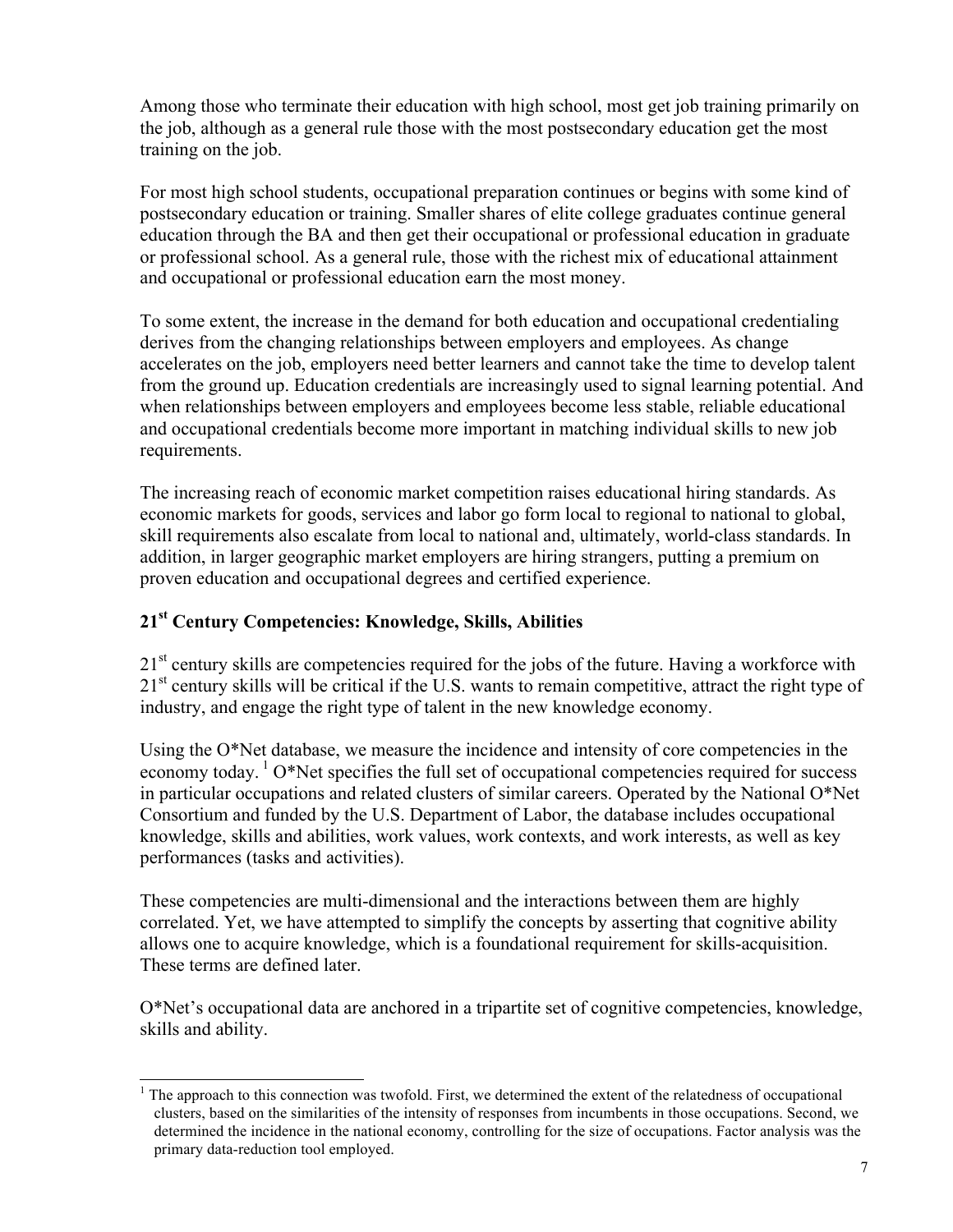- Knowledge classifications are content domains familiar to educators, from math and the sciences, to the humanities, to knowledge in more-applied disciplines like accounting.
- Skills are competencies that promote further learning. They are divided into content, processing, and problem-solving skills. Content skills are fundamental skills needed to acquire more specific skills in an occupation. These include reading comprehension, active listening, speaking, writing, math, and science. Professing skills are procedures that contribute to the more-rapid acquisition of knowledge and skills. These include critical thinking, active learning, learning strategies, and monitoring. Problem-solving skills involve the identification of complex problems and related information required to develop and evaluate options and implement solutions.
- Abilities are defined as enduring and developed personal attributes that influence performance at work. In the parlance of education psychology, these closely approximate "aptitudes," O\*Net divides abilities broadly into creativity, innovation, mathematical reasoning, and oral and written expression. Each of these broad abilities is subdivided into component elements. For example, innovative abilities include fluency of ideas, problem sensitivity, deductive reasoning, and inductive reasoning.

#### *Knowledge Competencies are biased in favor of service occupations* Insert Figure 4 about here



**Figure 4. Demand for Knowledge Competencies, 2010**

The figure above summarizes the top 10 knowledge bases in the economy and the level at which they are utilized. Customer and personal services and English language are used most intensely across occupations. High levels of customer service and English language are required in 55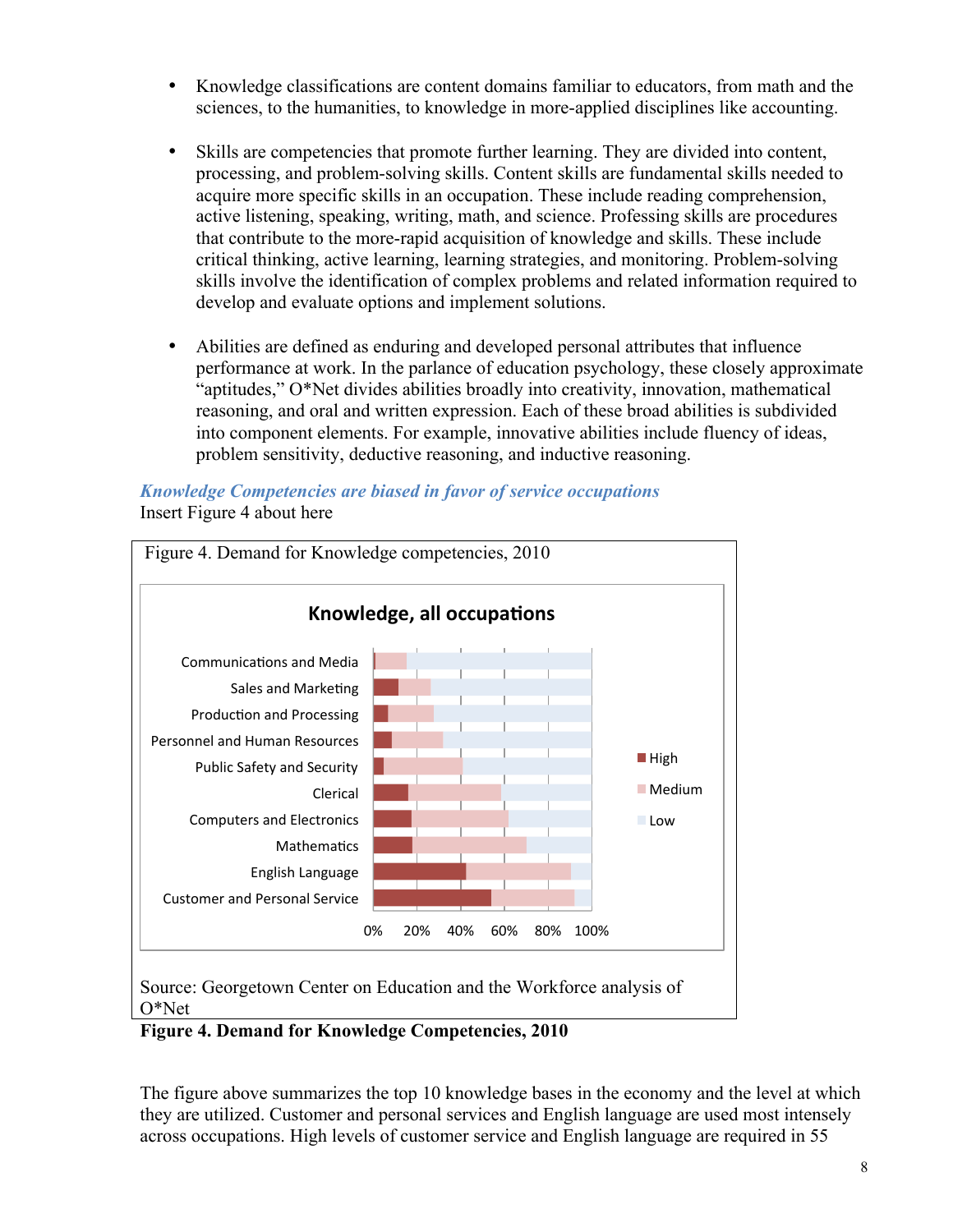percent of all jobs. This is not surprising as 80 percent of all jobs today are in the service sector. Jobs in industries like business services, education, health care, and office service jobs require higher levels of interpersonal and problem-solving skills because the work entails higher levels of human interaction and personalized responses to people's wants and needs. These same behavioral skills are required in high-technology and manufacturing jobs as well, because the technology itself takes on more of the rote, manual processing tasks, allowing employees to spend more time interacting with each other in order to exploit the new flexible technologies in order to provide cutting edge value added such as quality, variety, customization, convenience, speed an innovation.

Mathematical Knowledge and Computers and Electronics are also highly valued and transferable across occupations. Medium to high levels of mathematics and computational knowledge are required in 70 percent of all jobs, and medium to high computer skills are required in 62 percent of all jobs.

Knowledge bases of high-wage, high-growth, high-skills occupations, include more complex competencies (economics and accounting, law and government and administration and management) than those of the general economy and excluded other competencies such as sales and marketing, production and procession and public safety and security.

### *Skills and Abilities are generally more transferable than Knowledge*



Skills that are highly concentrated in the economy can be found in the box below, and include, among others, Active Listening, Complex Problem-Solving, Writing and Time Management.

Source: Georgetown Center on Education and the Workforce analysis of O\*Net Insert Figure 5 about here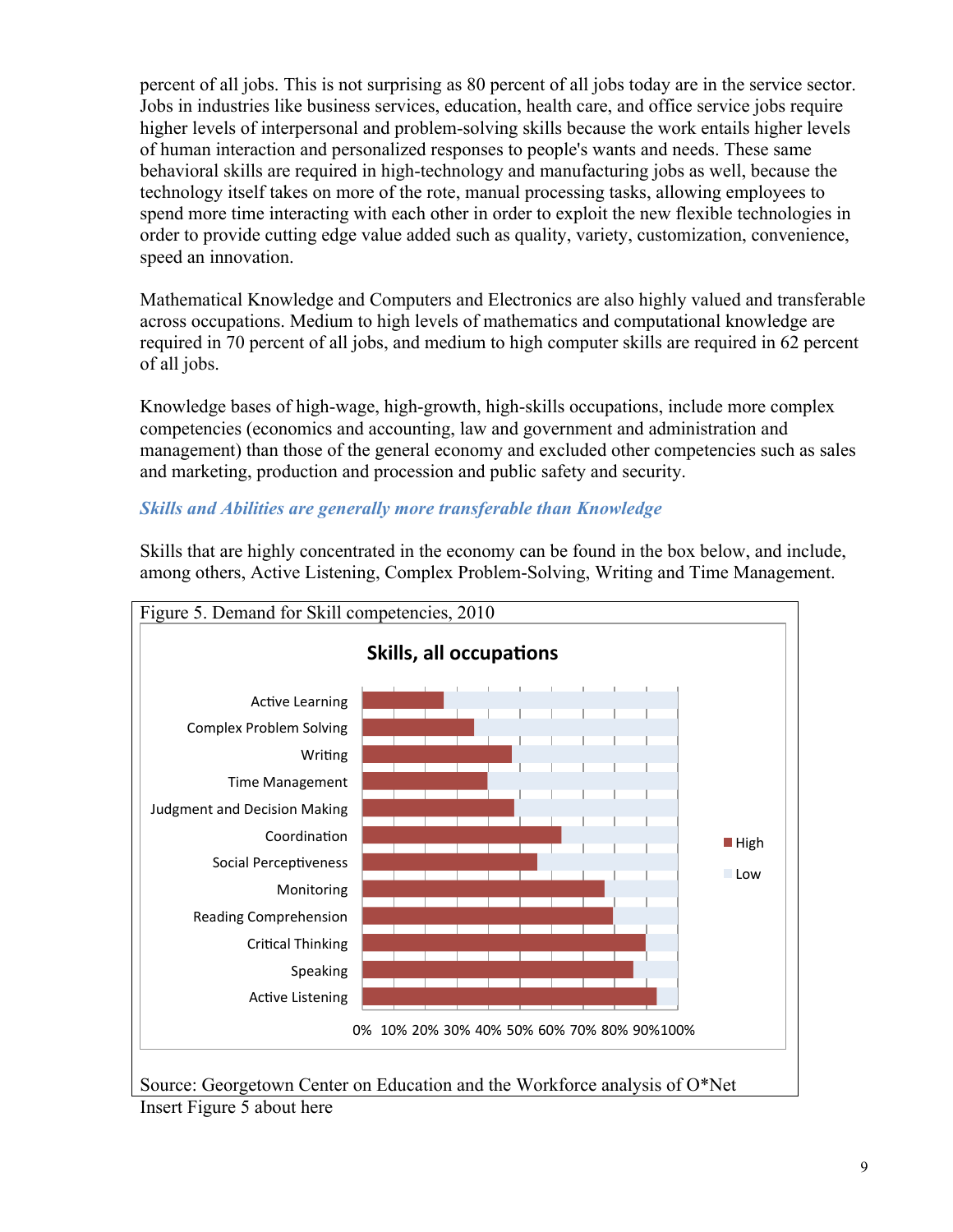#### **Figure 5. Demand for Skill competencies, 2010**

Communications skills such as reading comprehension, critical thinking, speaking, and active listening are skills that are highly valued in occupations. Active listening is a skill that to be extremely important to almost all jobs that require you to work in hierarchical teams or to serve customers. Forty-eight percent of jobs require very high levels of active listening, with reading comprehension, speaking and critical thinking following closely behind.

Five of the top twelve skills that are most valued in the economy are essentially communicative in nature. The ability to listen, interpret, follow instructions, and communicate these to other people both orally and written appear time and again in various jobs – even those with relatively lower levels of education required.

Skills that process information and require sophisticated cost-benefit analyses such as critical thinking, complex problem solving, judgment and decision-making are also highly valued. Critical Thinking is a skill that is often touted by employers as a necessary requirement for success in many occupations. O\*Net data confirm this assertion. It is very important in close to 20 percent of all jobs. Moreover, 96 percent of all occupations consider Critical Thinking to be either very important or extremely important to that job.

Finally, skills that demonstrate aptitude in a social setting and demonstrate an ability to work in a team setting and to complete tasks assigned in a timely fasting are also high valued. Coordination and monitoring are especially important to production occupations, STEM fields and healthcare. Social perceptiveness also has "caregiver" undertones and favors the traditional concentration of females into healthcare.

#### *Abilities are more transferable across occupations than knowledge*

Similar to skill, ability is associated with the capacity to utilize knowledge learned to solve problems. Abilities refer to capacities that are to some extent present in a person at early ages and developed over time. They include generic characteristics that allow individuals to acquire a skill.

Insert Figure 6 about here

Figure 6. Demand for Abilities competencies in high-wage, high-growth, high-demand occupations, 2010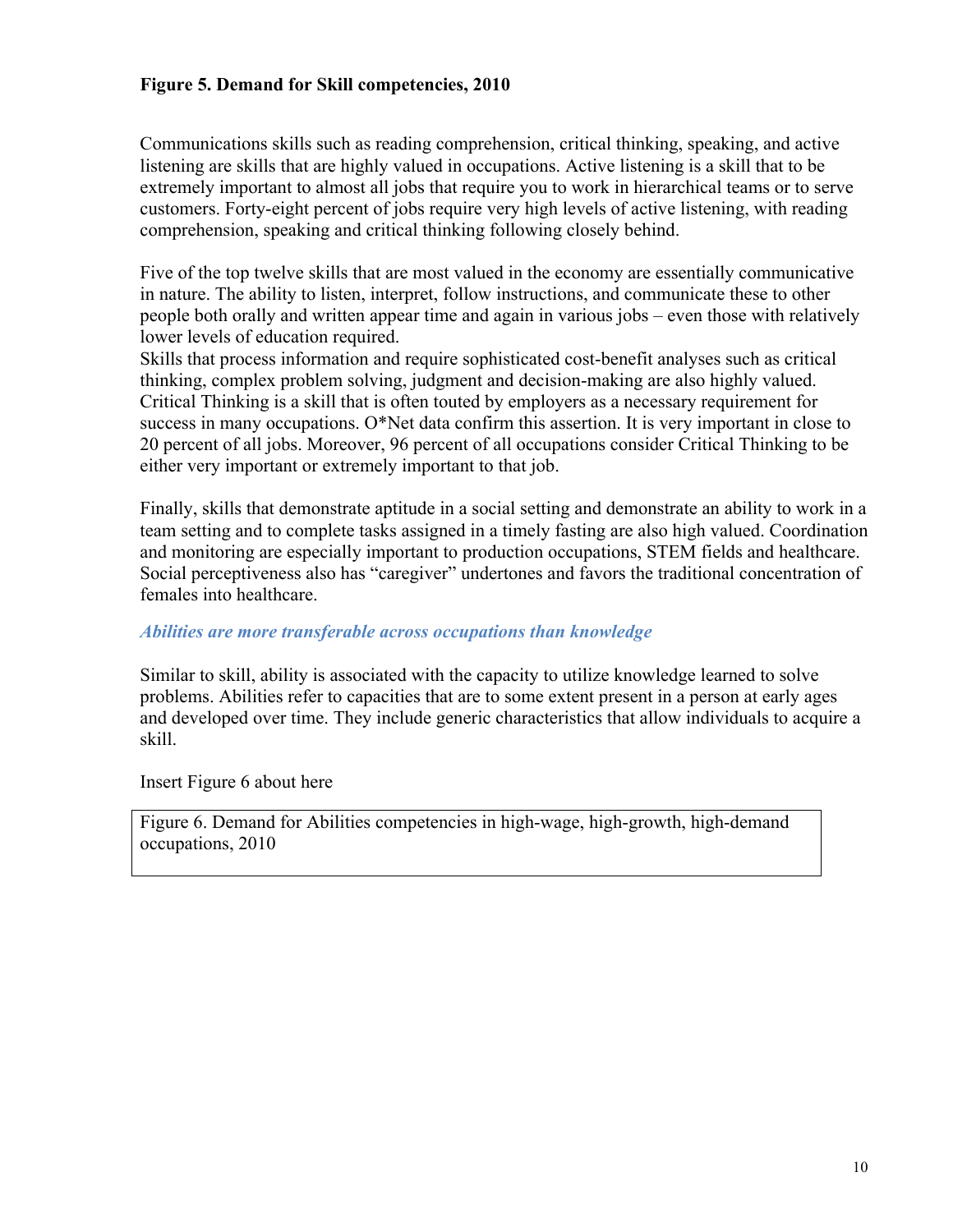

Source: Georgetown Center on Education and the Workforce analysis of O\*Net **Figure 6. Demand for Abilities competencies in high-wage, high-growth, high-demand occupations, 2010**

Oral comprehension, oral expression and written comprehension, written expression at the highest level are valued in occupations throughout the economy. In fact, of all the abilities listed on O\*NET, these four abilities are required at their highest level in the largest proportions of occupations.

Deductive reasoning is more highly demanded than inductive reasoning- though both are valued in over 22 percent of all occupations. Speech clarity together with the other verbal abilities highlights the importance of effective communications in the transmission of information in the workplace.

### **Summary**

Education reform has shifted to focus on these key competencies, particularly as they pertain to life and career skills. The move towards making people both college and career ready essentially amounts to finding ways to learn basic knowledge, and transforming these capabilities into *deeper learning* in order to create a flexible and adaptable individual with the appropriate skills to survive in the  $21<sup>st</sup>$  century. We are only at the very beginning of the dialogue and experimentation on exactly how we should teach these skills. What we do know, however, is that the learning curve is gentlest when these skills are introduced to students within a practical framework and appropriate context.

### **References**